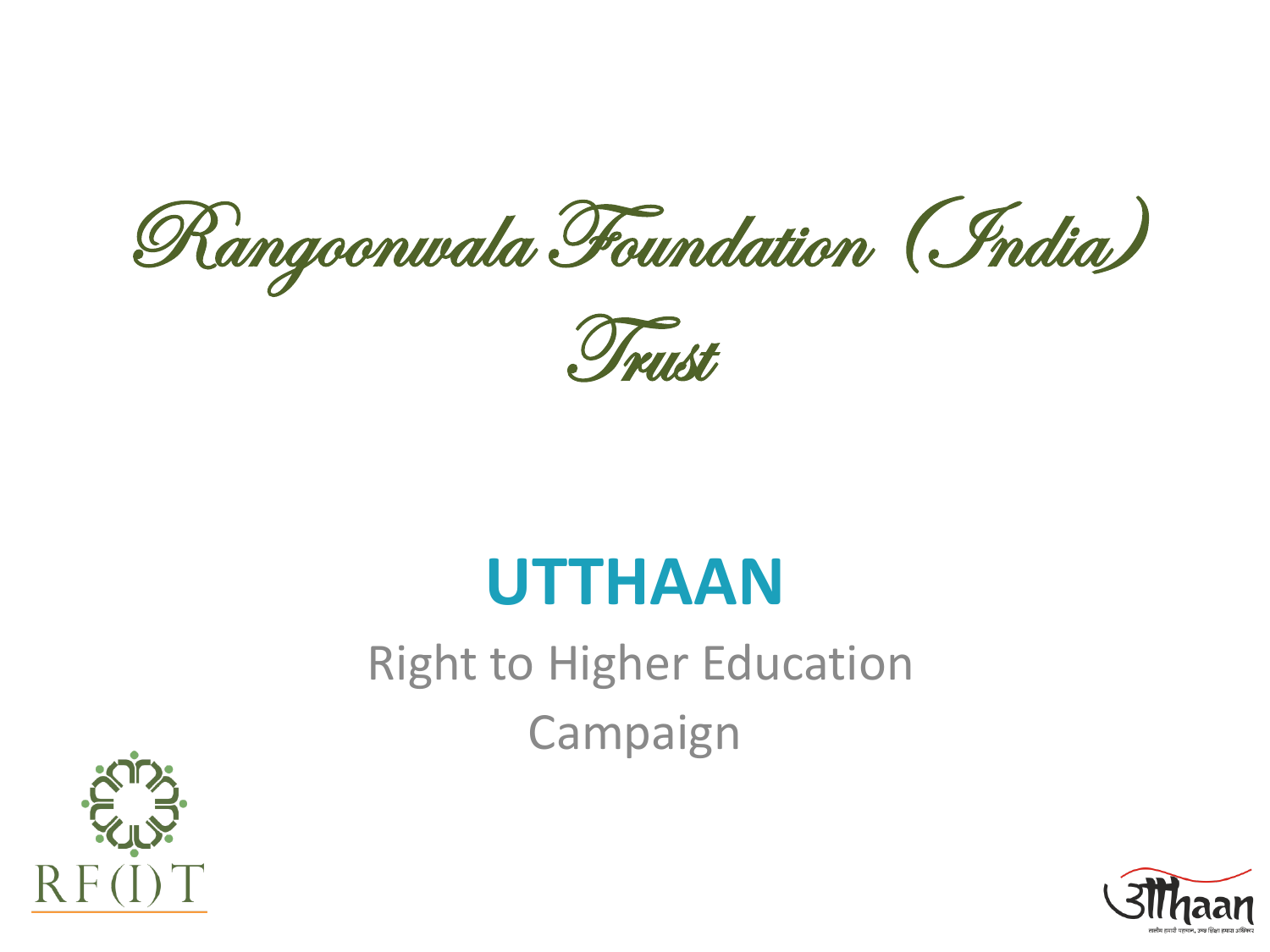## Elementary and Professional Higher Education as Right

International Covenant on Economic Social Cultural Rights - Article 13 (c) says that,

- *"Higher education shall be made equally accessible to all, on the basis of capacity, by every appropriate means, and in particular by the progressive introduction of free education".* India has ratified the above.
- While this does not include an obligation to immediately provide free higher education to all, but state must have to progressive steps to make the higher education affordable to all.

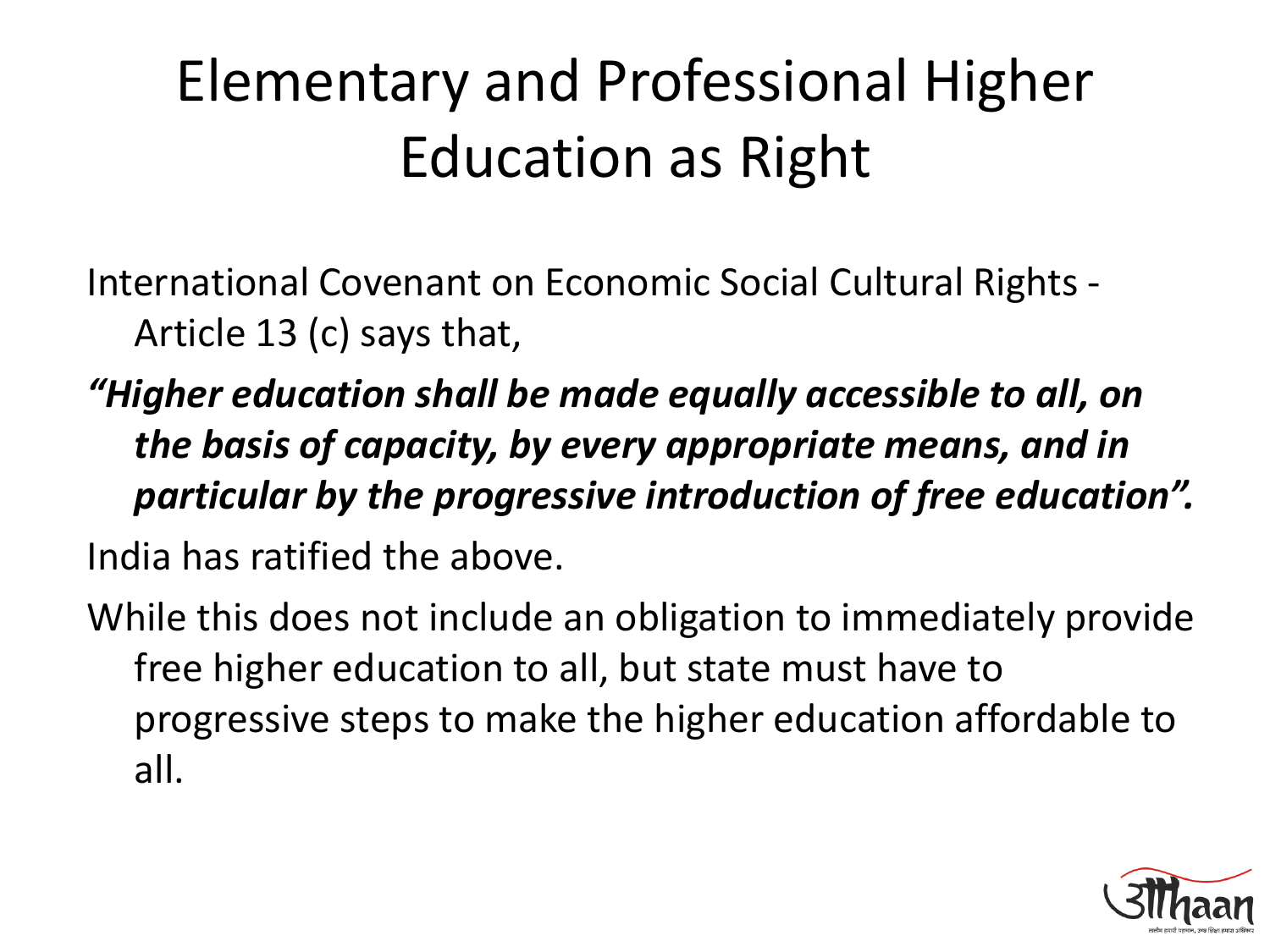#### STRUCTURE OF EDUCATION IN INDIA

| $\mathbf{F}$<br>$\mathbf F$<br>$\mathbf{F}$<br>P<br>F<br>$\mathbf{H}$<br>$\mathbf{A}$<br>$\mathbf F$<br>$\mathbf{T}$ | <u>EL EMENTARY EDUCATION.</u><br><b>PRIMARY SCHOOL</b> | <b>UPPER</b><br><b>FRIMARY</b><br>SCHOOL: | SEC. EDM.<br>×.<br>$\mathbf{E}$<br>$\mathbb{C}$<br>X.<br>C.<br>H<br>$\mathcal{C}_{\mathcal{A}}$<br>$\bullet$<br>L<br>TEC. SCH.<br>$\mathbf{H}$ | Sec.<br>SBC.<br>$\mathbb{S}^n$<br>$\Gamma$<br>$\mathbf{H}$<br>$\bullet$<br>$\Box$<br>L | <b>HGEREDUCATION</b><br><b>UMIER GRAIUATE</b><br><b>COURSES</b><br><b>OPEN UNIVERSITY</b><br><b>RE/ET</b> ech<br><b>MERS</b><br><b>PRIMARY</b><br><b>TEACHER TEG.</b><br>POLYTECHNICS & HTs | <b>PG UMIV.</b><br><b>EEd</b><br><b>HTeh</b> | <u>Mihil ihid</u><br><b>MDMS</b> |
|----------------------------------------------------------------------------------------------------------------------|--------------------------------------------------------|-------------------------------------------|------------------------------------------------------------------------------------------------------------------------------------------------|----------------------------------------------------------------------------------------|---------------------------------------------------------------------------------------------------------------------------------------------------------------------------------------------|----------------------------------------------|----------------------------------|
|                                                                                                                      |                                                        |                                           | <b>OPEN SCHOOL</b>                                                                                                                             |                                                                                        |                                                                                                                                                                                             |                                              |                                  |
|                                                                                                                      |                                                        | <b>NON FOR MAI.</b><br><b>CENTRES</b>     |                                                                                                                                                |                                                                                        |                                                                                                                                                                                             |                                              |                                  |
|                                                                                                                      | NON FORMAL CENTRES                                     |                                           |                                                                                                                                                |                                                                                        |                                                                                                                                                                                             |                                              |                                  |

 $-$  COMPULSORY EUDCATION  $-$ -------

SOURCE: Development of Education in India, 1990-91

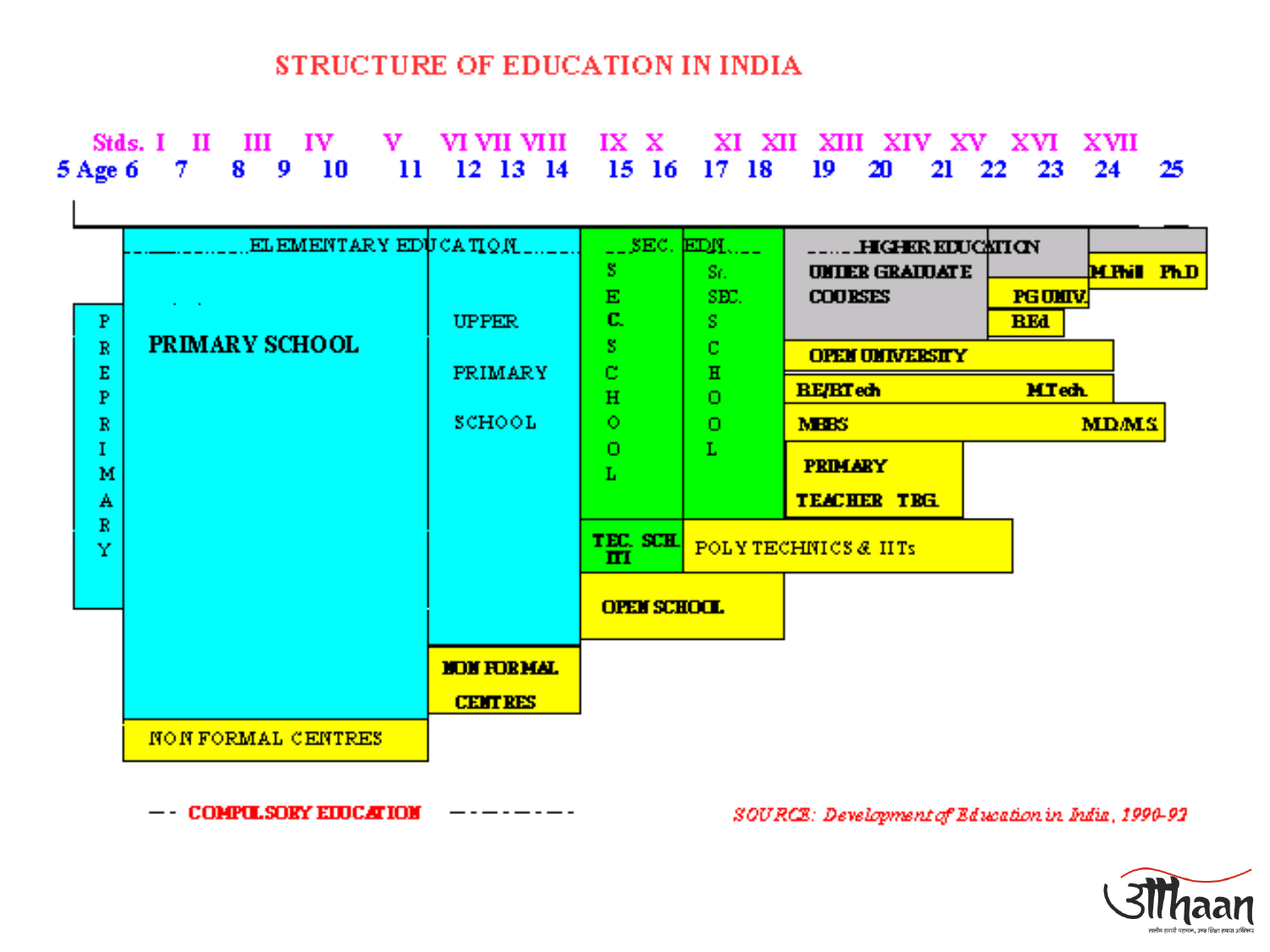# Higher Education

#### **Spending on per student for Higher Education**





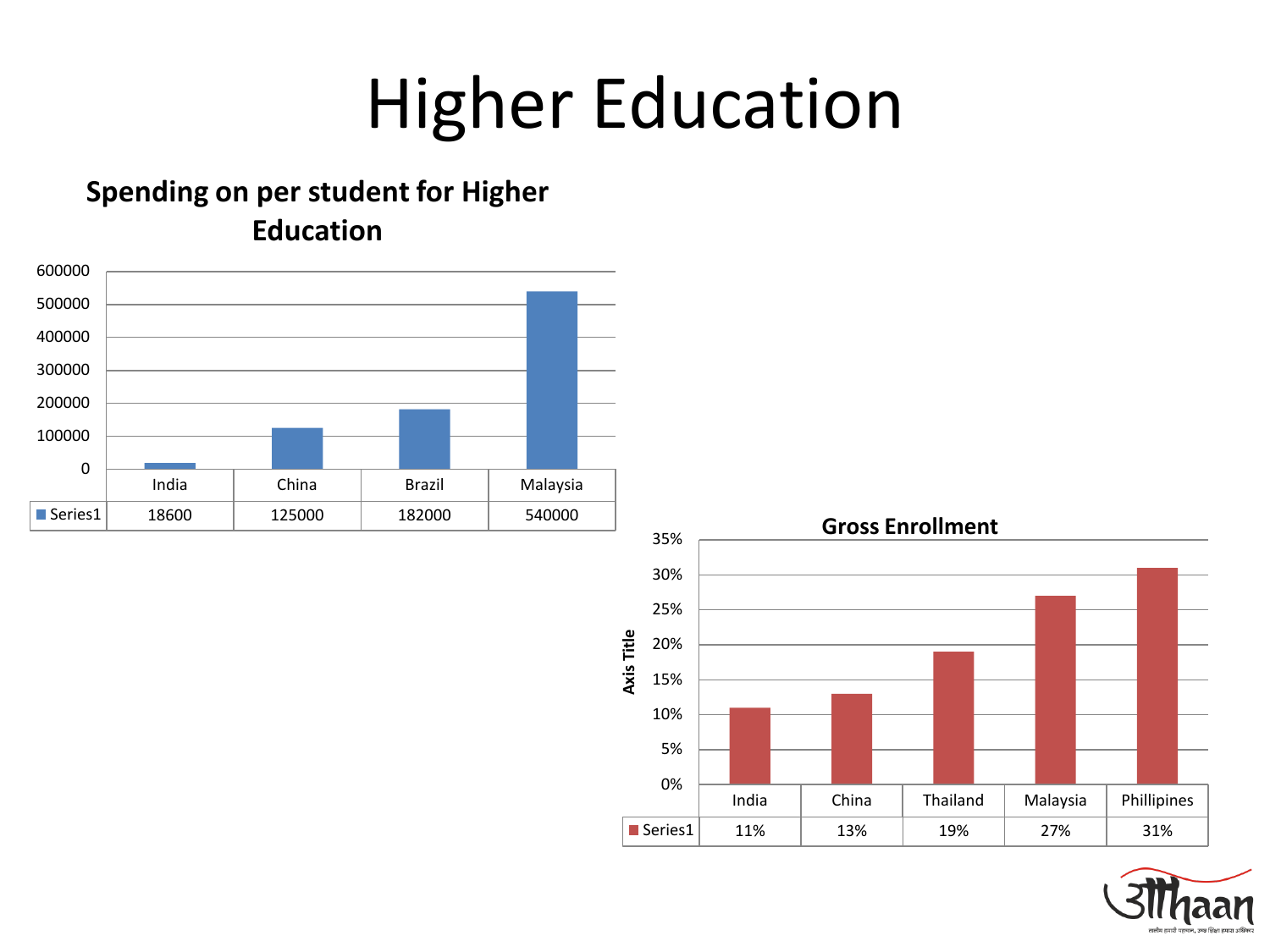## Status of higher education institutions

### **Analysis**

- As per census 2011 India's total population 1,21,01,93,422
- The size of the youth population (15 to 24 age group). The projected estimations (RGI) indicate a further increase in the size of the youth population to 222.1 million in 2006 and to 239.77 million in 2011.
- The literacy rate for youth population rose from 56.4% in 1983 to 80.3% in 2007-08.
- The percentage of youth attending educational institutions increased from 17.4% to 32.8% during the same period.
- Regarding employability, only 4.9% of young workers had post-secondary level of education in 2007-08.

#### **Data**

| <b>Central University</b>                        | 41         |
|--------------------------------------------------|------------|
| <b>State University</b>                          | 279        |
| <b>Deemed Universities</b>                       | 130        |
| <b>Private Universities</b>                      | 93         |
| <b>UGC Recognised</b><br>colleges                | 6880       |
| <b>UGC approved</b><br><b>Autonomus colleges</b> | 392        |
| <b>Total Enrollment</b>                          | 14,639,808 |

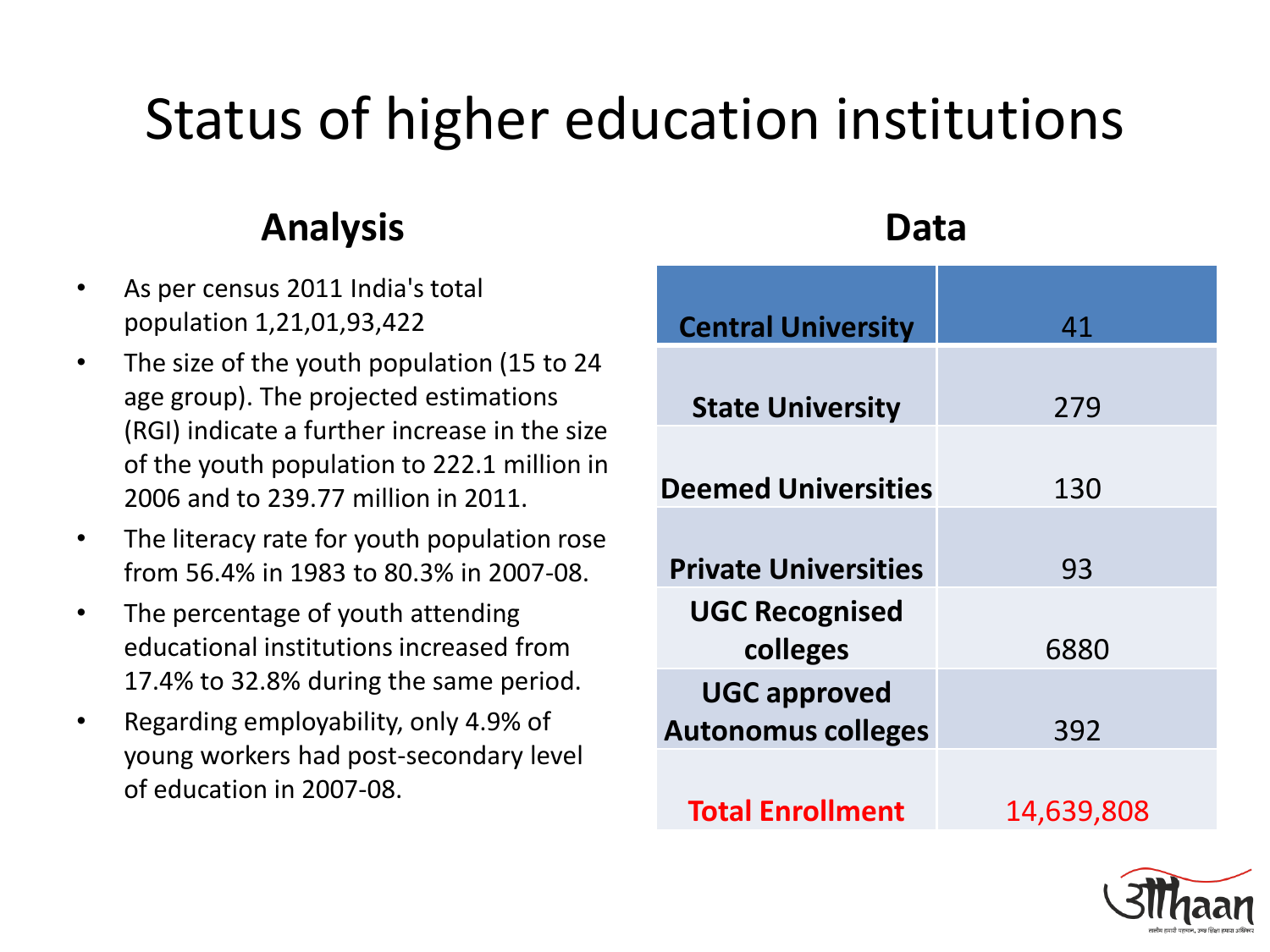## Reforms or Re(form) Higher Education: committees and laws …Role of the Judiciary

- **The Punnayya Committee 1992-93:** recommended that students receiving higher education should also bear a reasonable proportion of the cost of higher education.
- **Dr. Swaminathan Panel 1992:** put forth the idea of collecting educational cess (tax) from industries and other organizations.
- **The Birla Ambani Report 2000 recommendation:** Government should confine itself to Primary Education and the higher education should be provided by the Private sector. Government must encourage business houses to establish Educational Institutions.

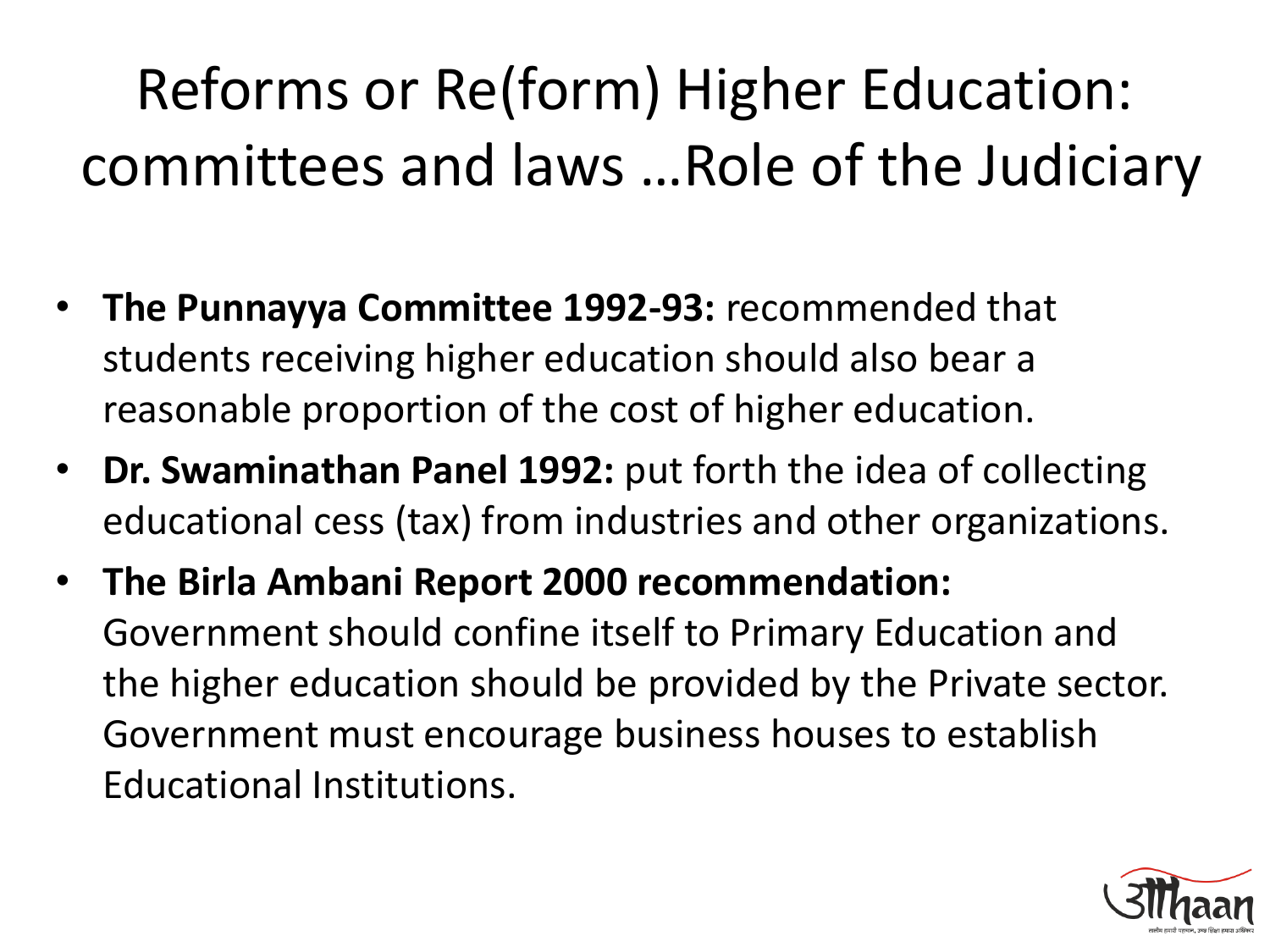## **Higher education**

................ A race between Un-equals

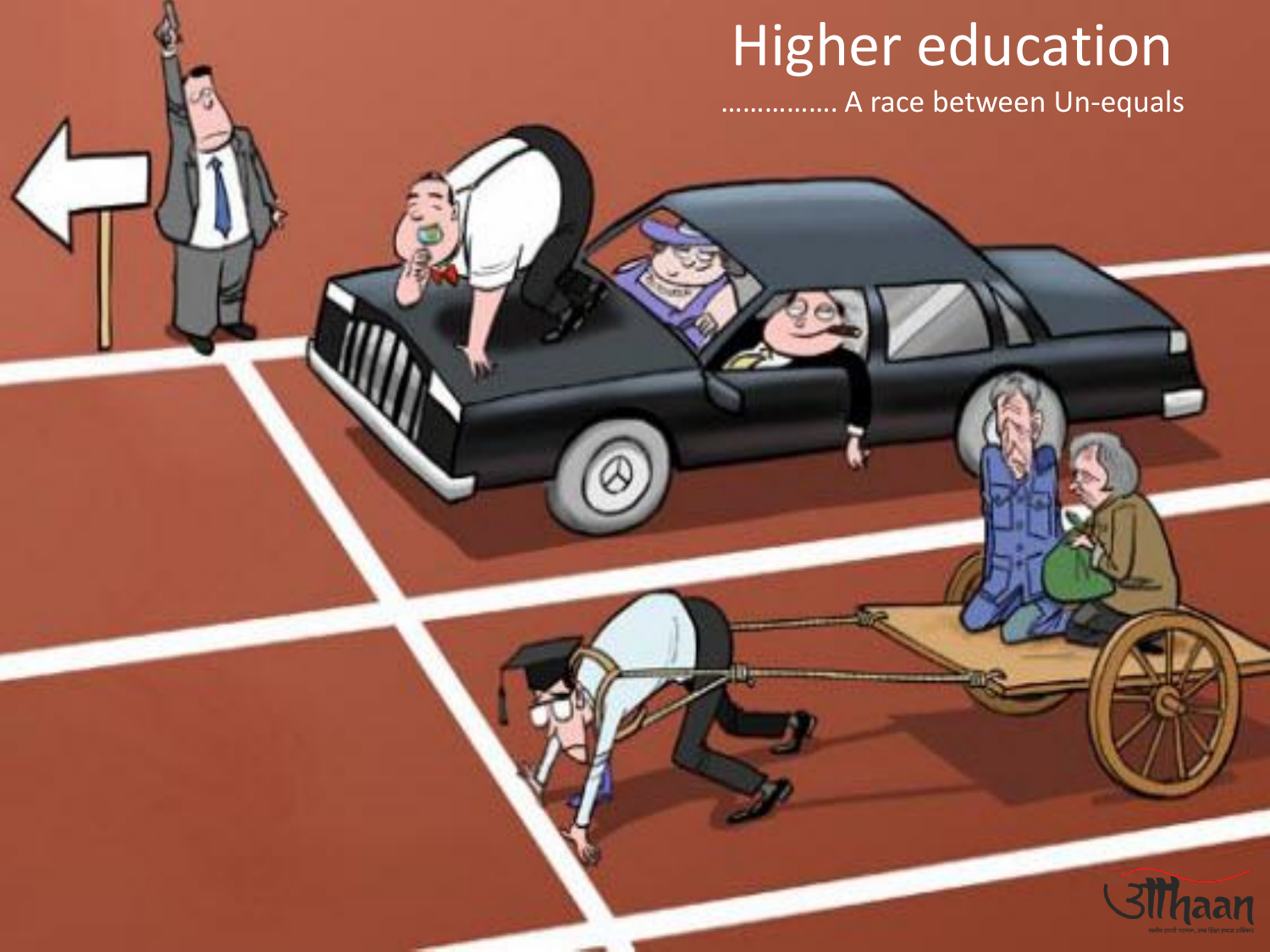## Why Disparities?????

- Is education economically affordable for all those who want to pursue it?
- discrimination on the grounds of religion, caste, gender and poor economic conditions
- Are higher education institutes available to all those who want to access it?
- Is the quality of higher education at par with skills and employability?
- Lack of information and access to the support mechanism which are already available

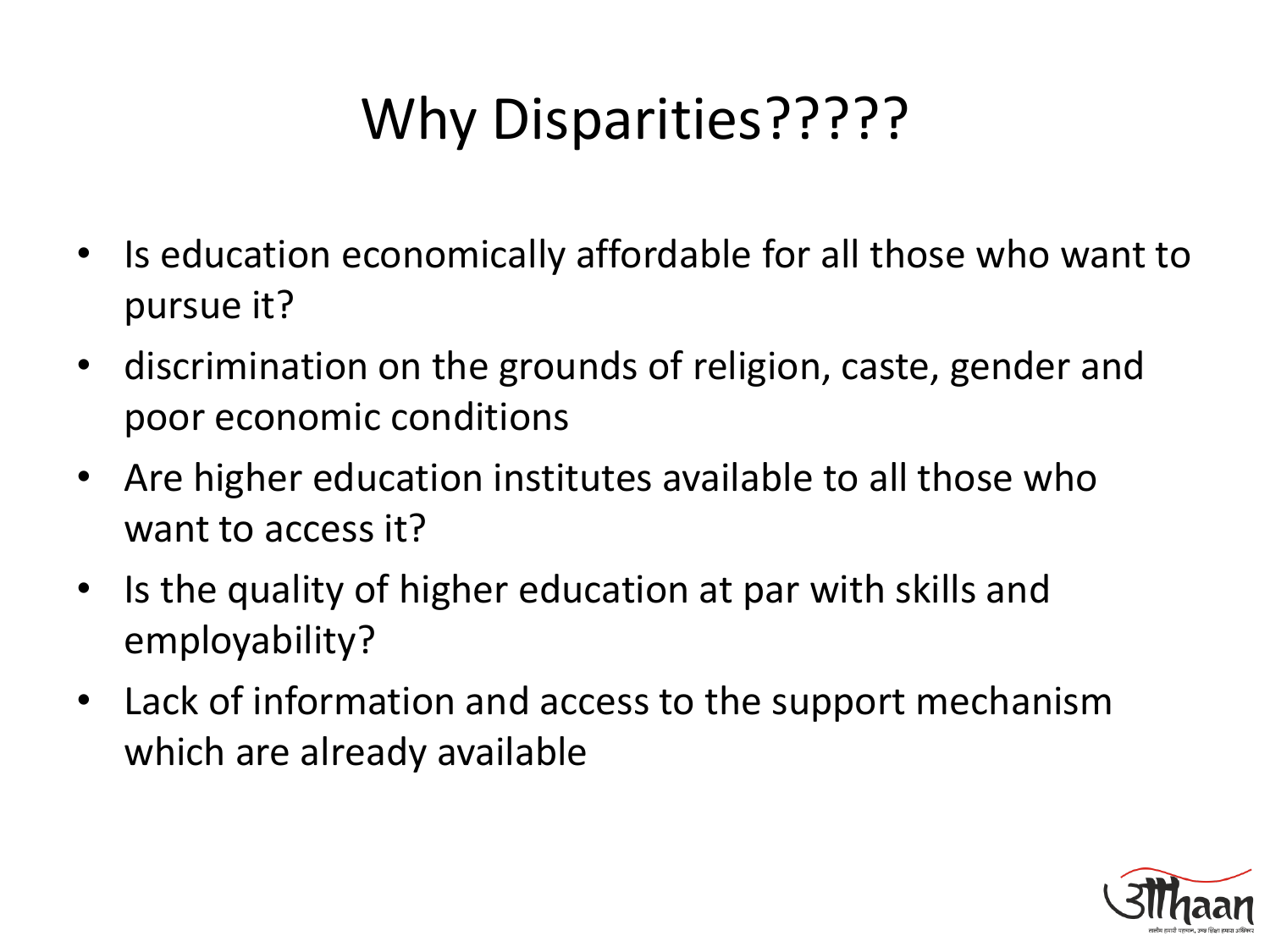## India's Commitment

### **Mission**

To provide access to relevant and good quality higher education in an equitable manner.

### **Objective**

To increase GER in Higher Education by 5 percentage points by the end of the XI Five Year Plan along with removal of regional, social and gender disparities

- **Ministry of Human Resource Development**
- **Department of Higher Education**

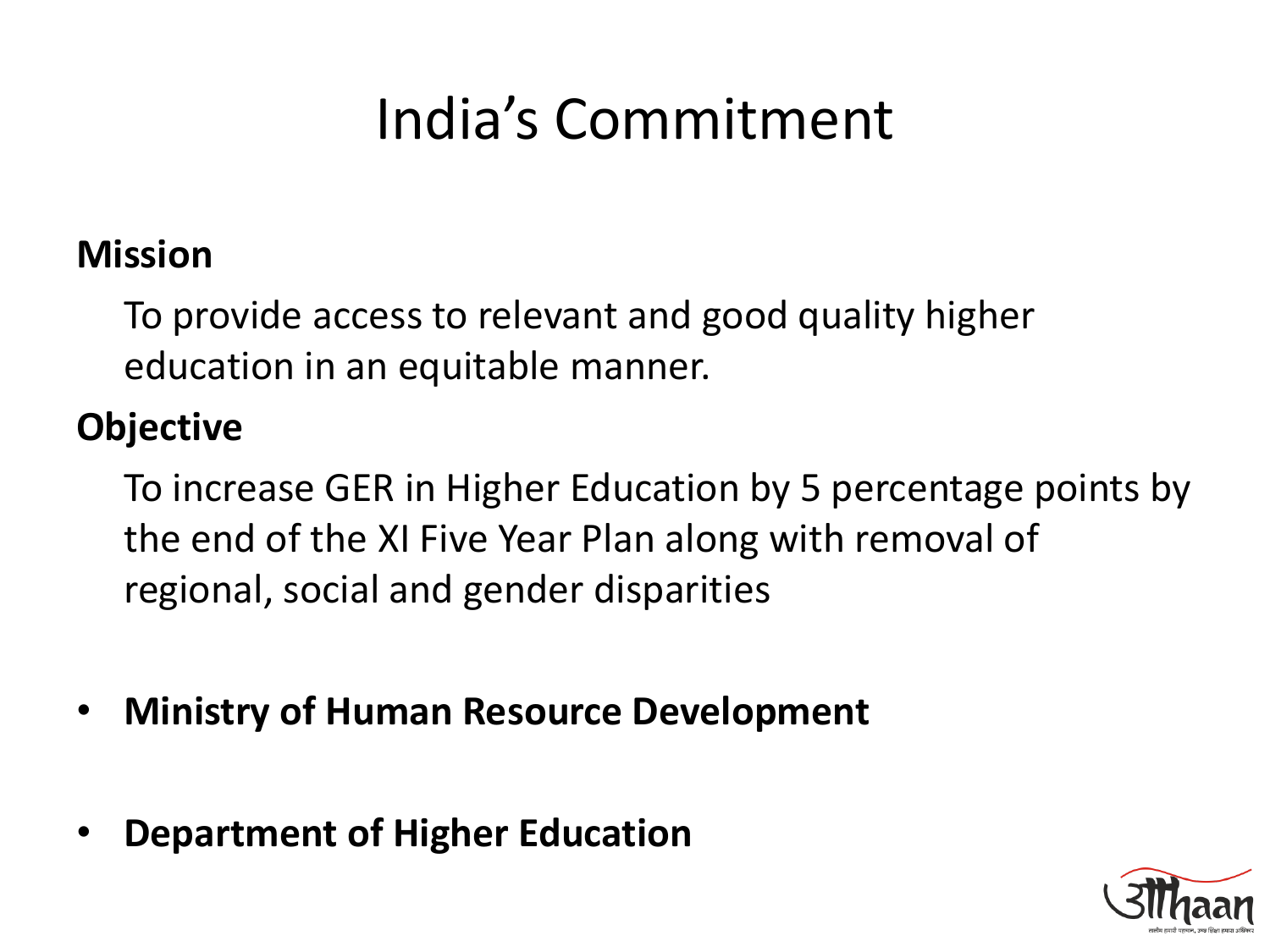### Rationale of **UTTHAAN**

- To **build awareness** on Higher Education as right, and to **share information** on the available opportunities, resources.
- To **highlight the disparities** in Higher Education and the **gaps** between available infrastructure and provisions.

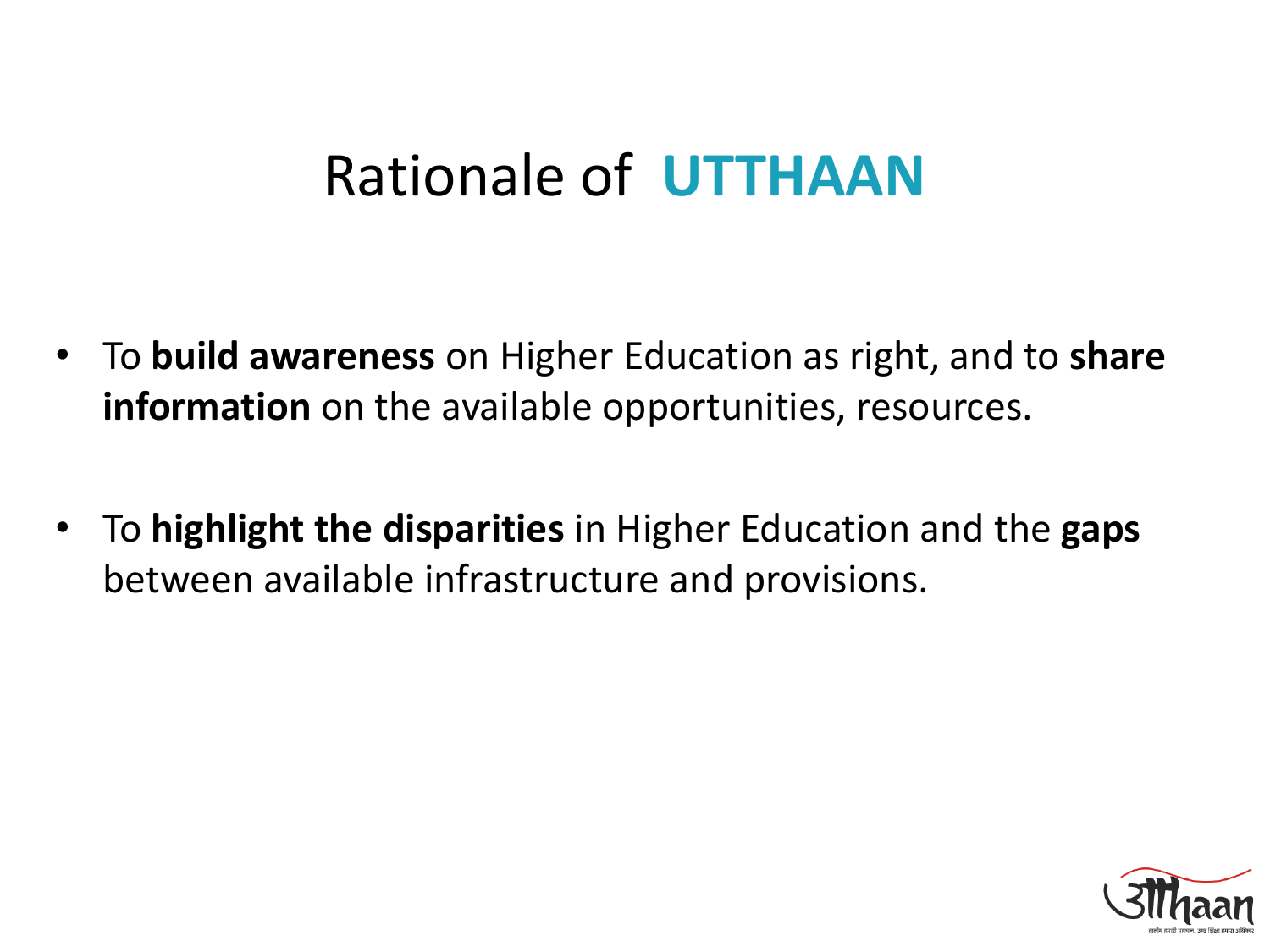## **UTTHAAN** Right to Higher Education Campaign

Basis:

- **International Covenant on Economic Social Cultural Rights - Article 13 (c)** says that, Higher education shall be made equally accessible to all, on the basis of capacity, by every appropriate means, and in particular by the progressive introduction of free education.
- To ensure that nobody is denied professional education because he or she is poor.
- Awareness and information about opportunities, systems, methods and support will go a long way in bringing Professional Higher education within reach of many needy & deserving students.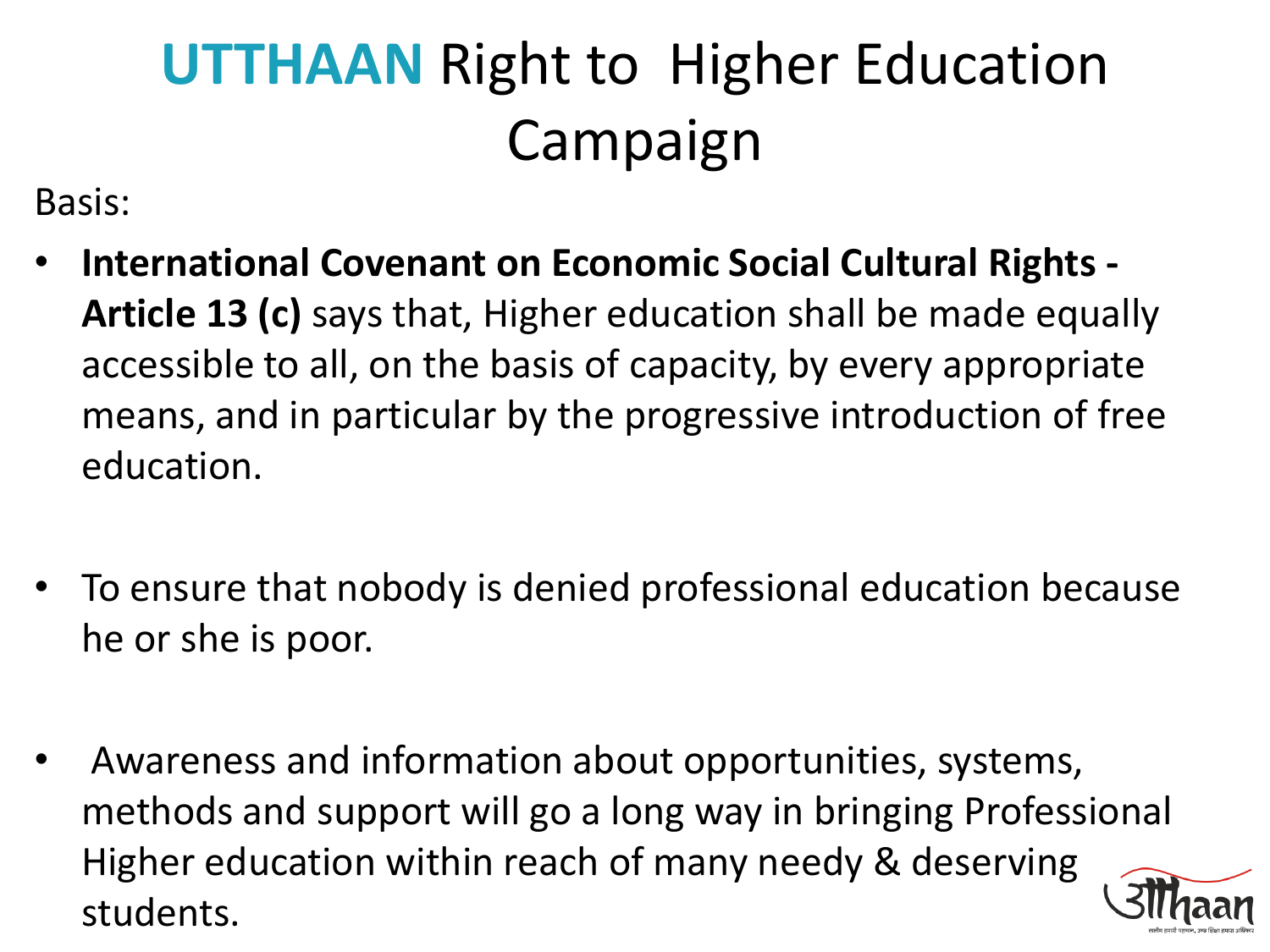## **…UTTHAAN** Right to Higher Education Campaign

Article 26 of the Universal Declaration of Human Rights declares: "*Everyone has the right to education. Education shall be free, at least in the elementary and fundamental stages. Elementary education shall be compulsory. Technical and Professional education shall be generally available and higher education shall be equally accessible to all on the basis of merit".*